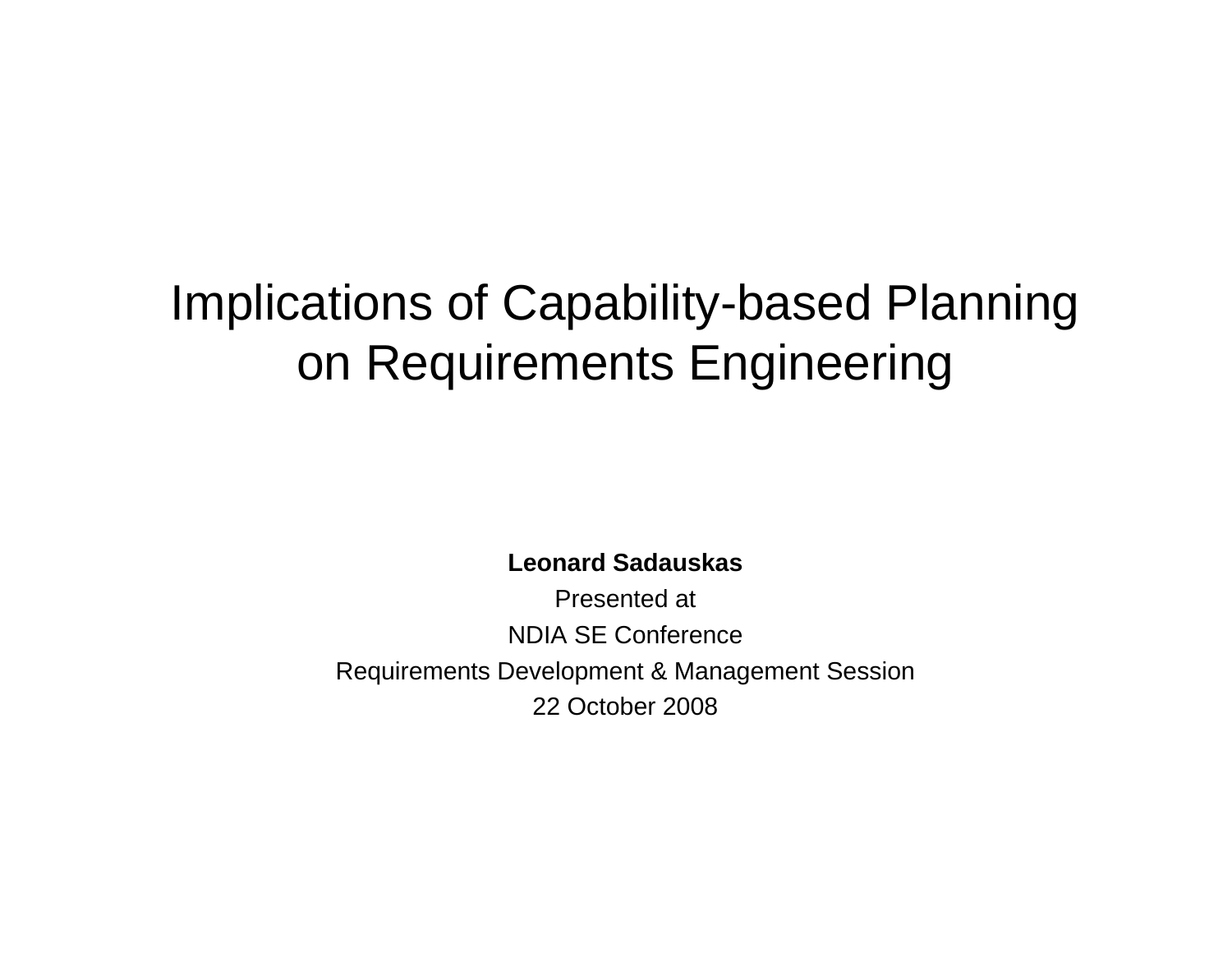#### Disclaimer

**The views and opinions expressed in this presentation are those of the author and do not reflect the policy of the Department of Defense**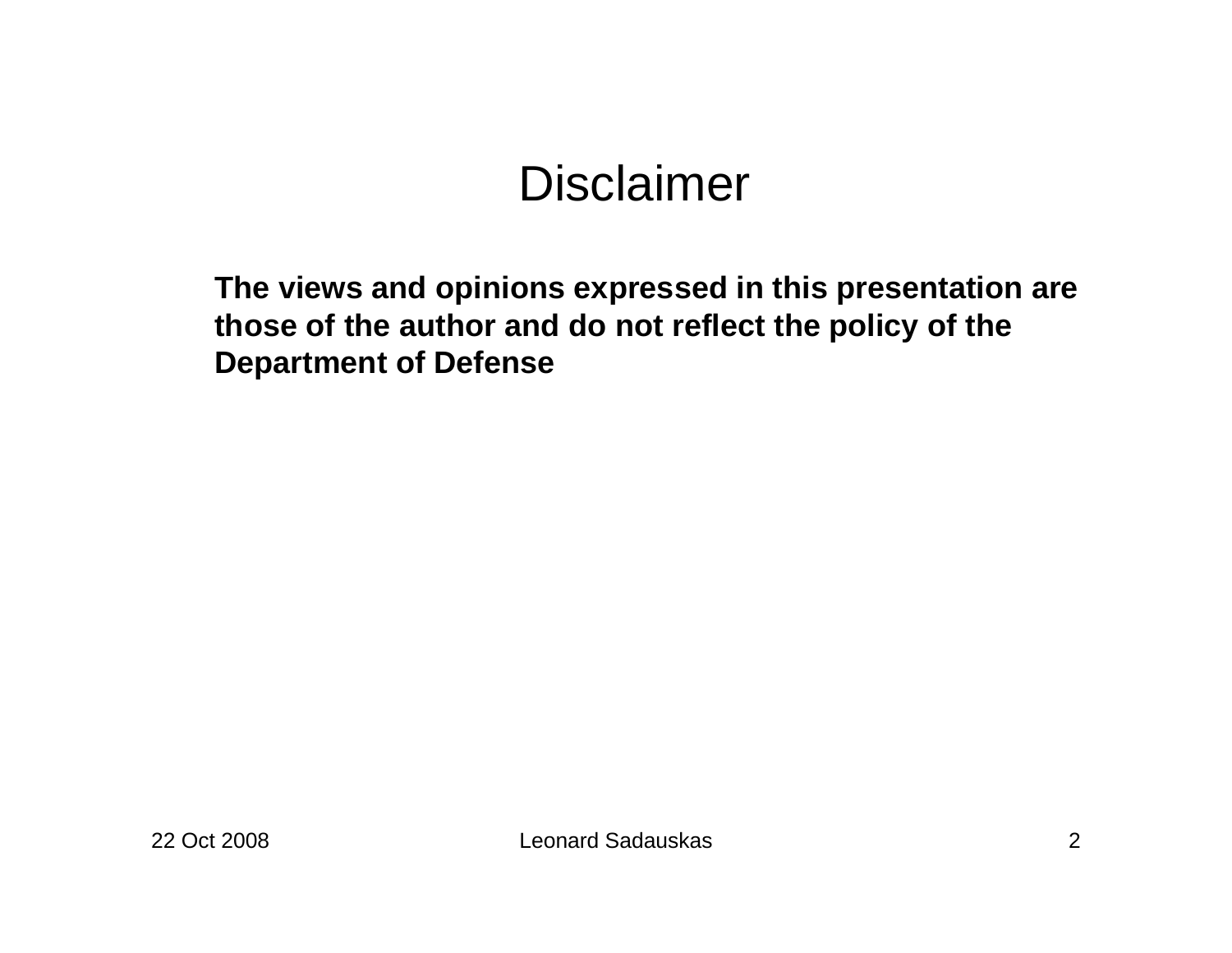#### Scope of this Presentation

- $\bullet$ Capability-based planning
- $\bullet$ The problem and solution space interface
- $\bullet$ The dual roles of measures of effectiveness (MOEs)
- $\bullet$ Capability feedback process
- $\bullet$ Issues, challenges and trends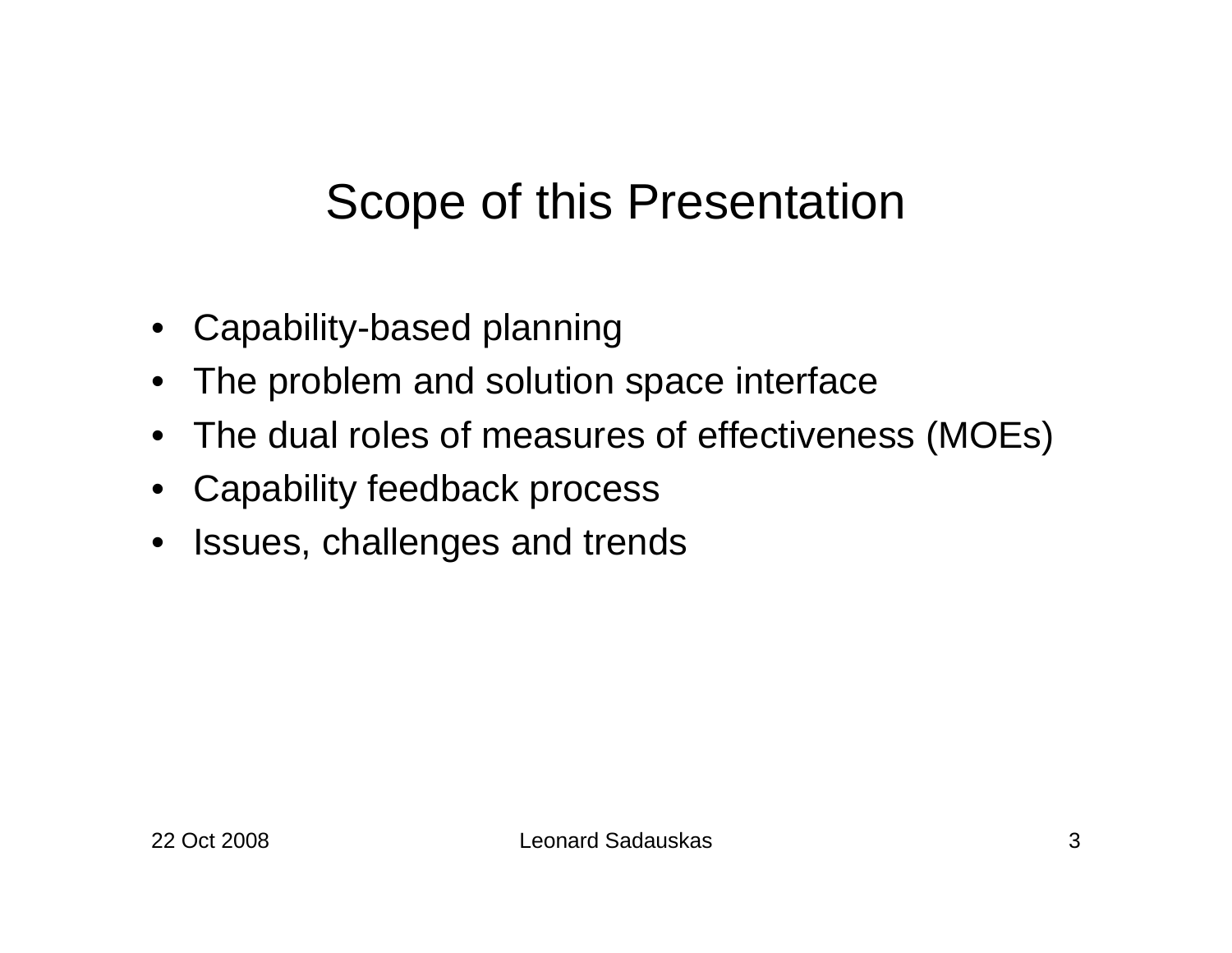## **Definitions**

- $\bullet$  Capability-based planning (CBP):
	- An overarching framework for planning under uncertainty that provides capabilities suitable for a wide range of modern-day challenges and circumstances while working within an economic framework that necessitates choice
- Capabilities-Based Assessment (CBA)
	- Study that identifies the capabilities (and operational performance criteria) required to successfully execute missions
- Capability:
	- The ability to execute a specified course of action
		- Move troops rapidly

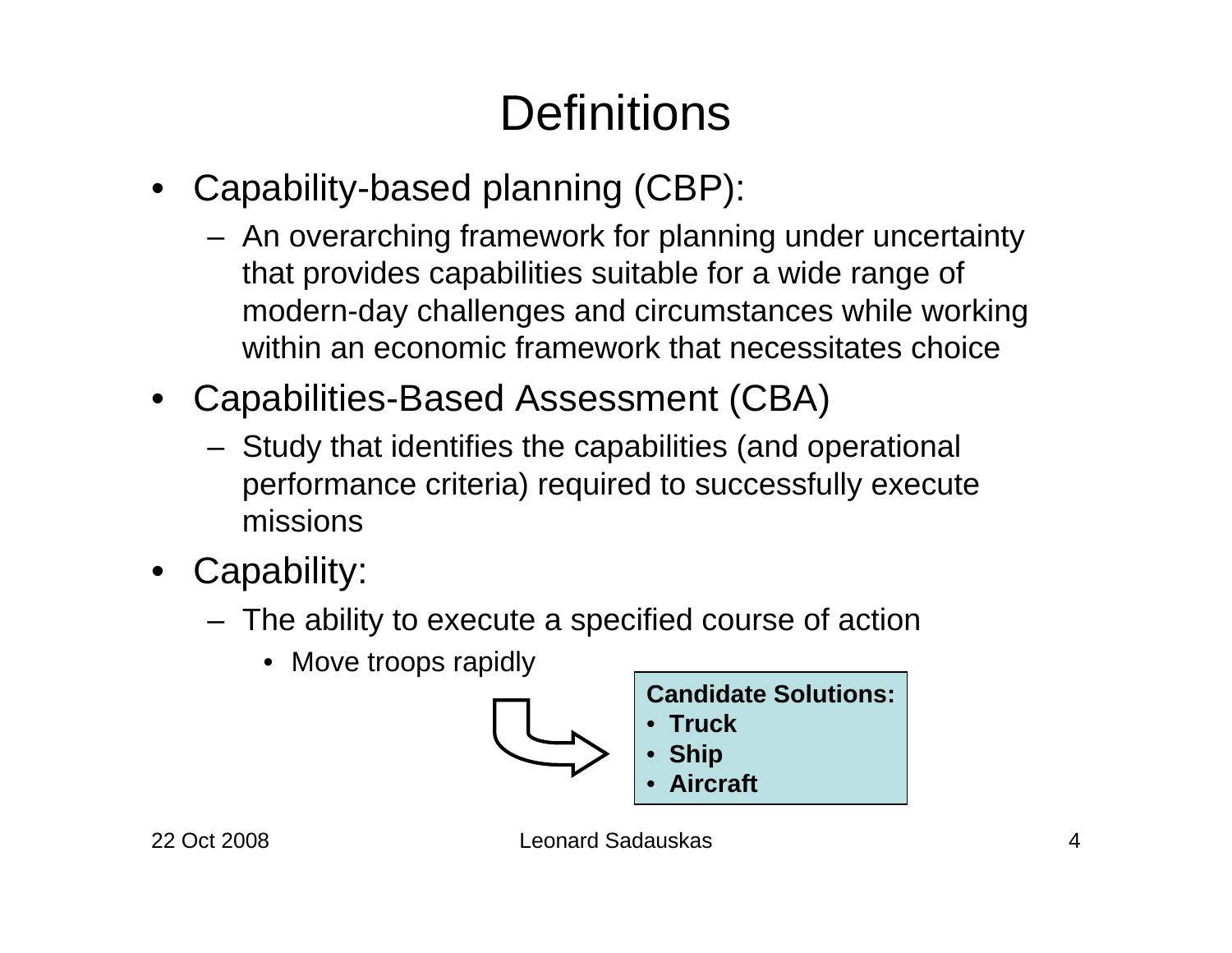Capabilities-based Planning Framework (work in progress since 2003)

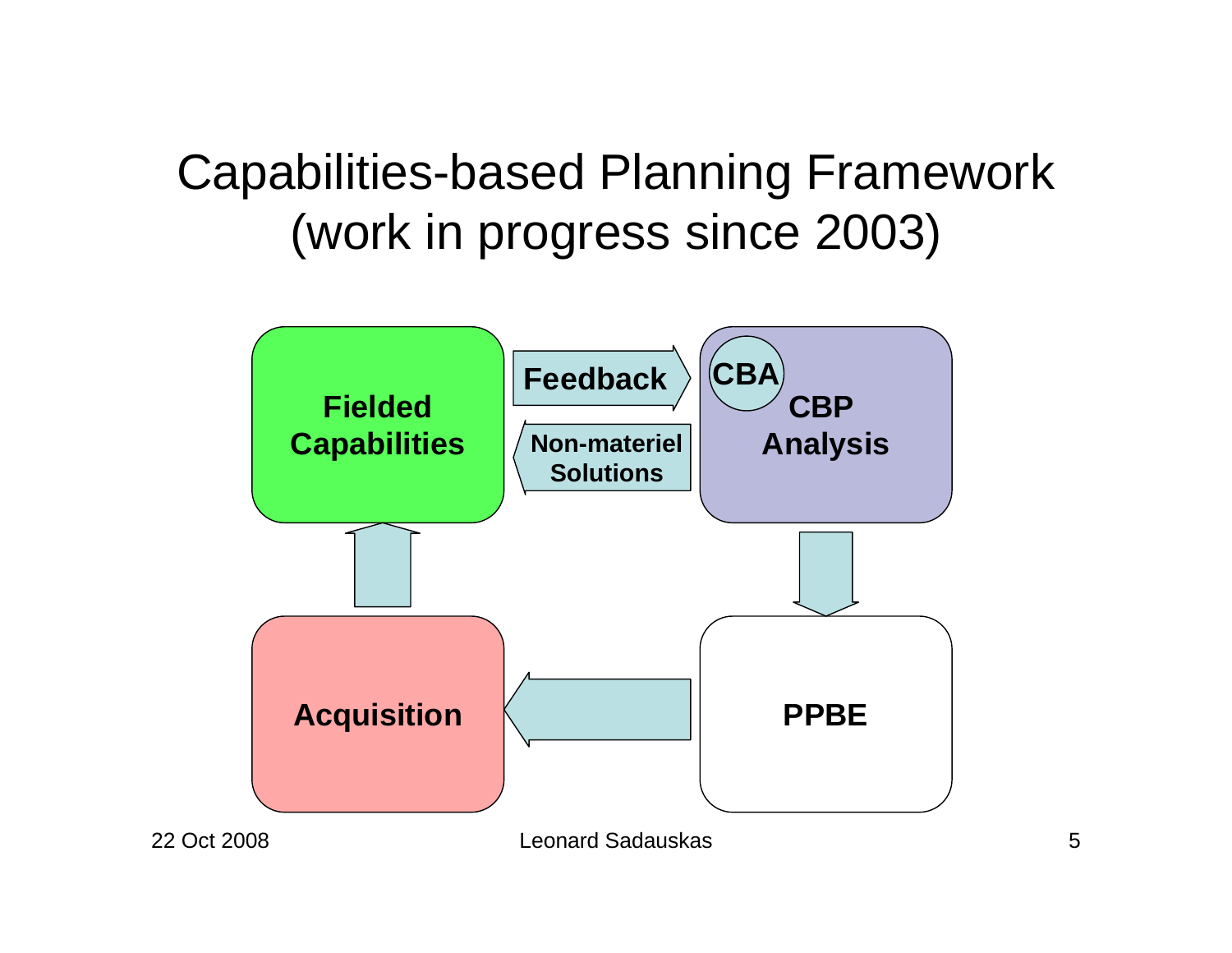#### Focus of this Presentation

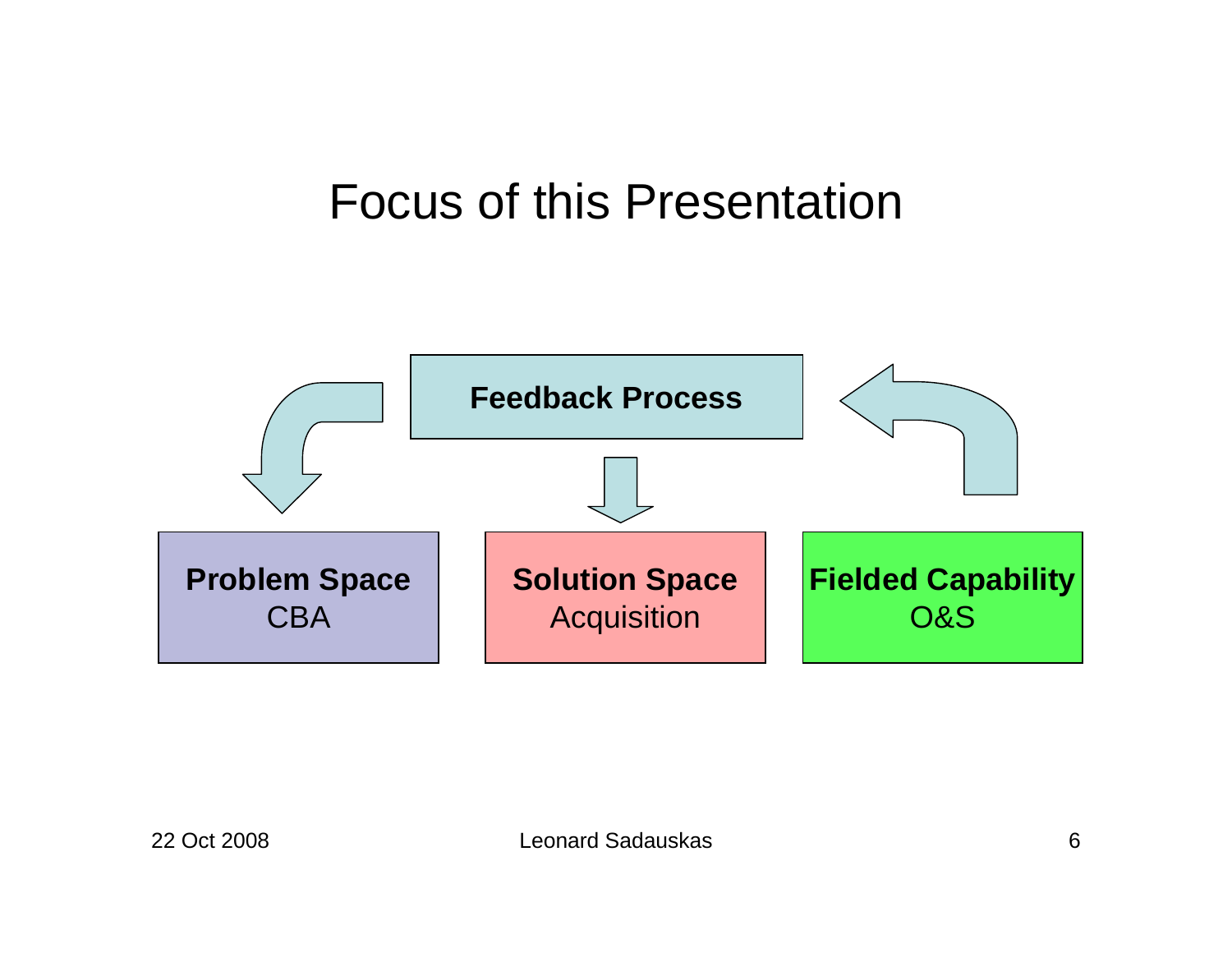## Draft CJCSI 3170.01G JCIDS Process and Acquisition Decisions

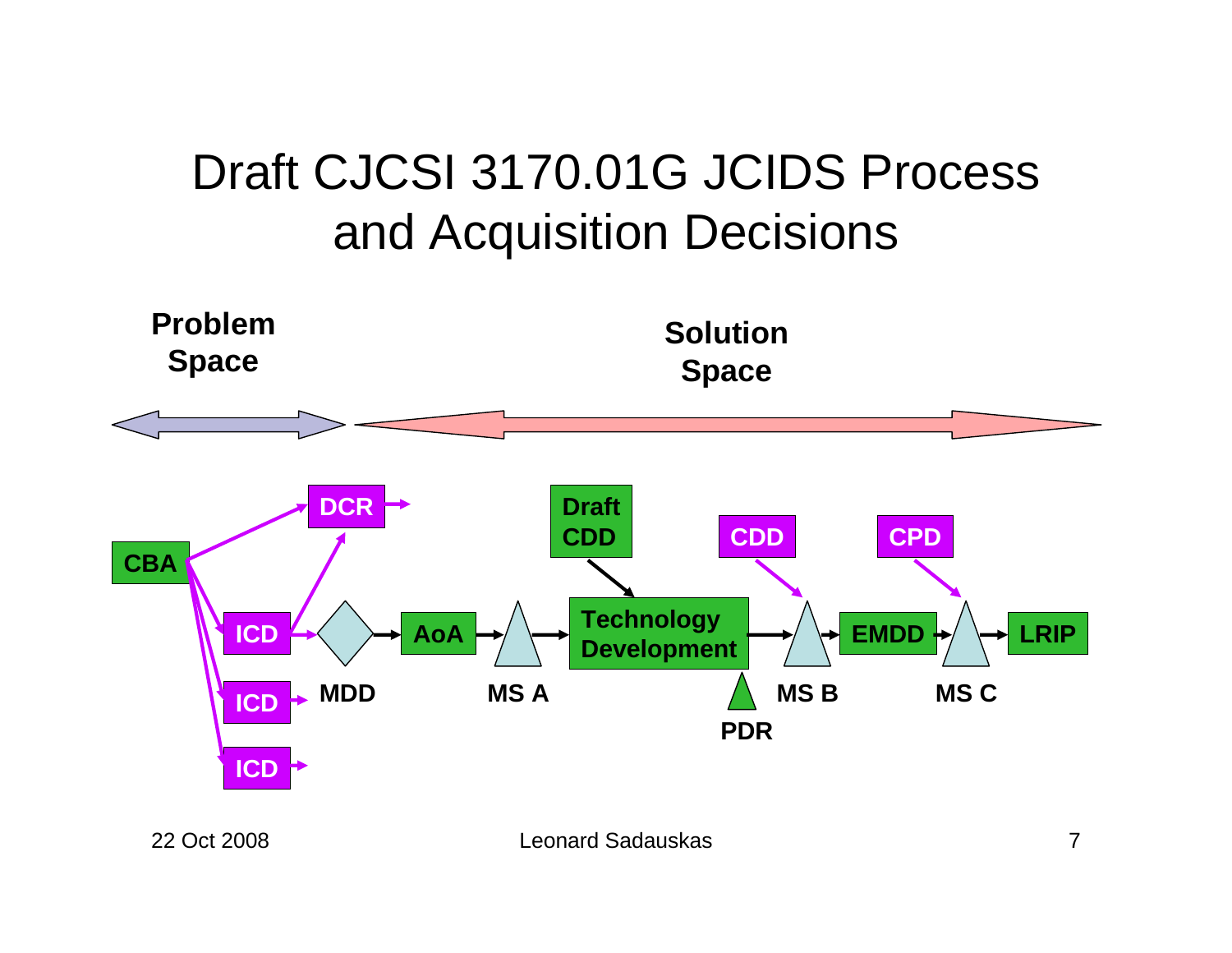### Capabilities-Based Assessment (CBA)

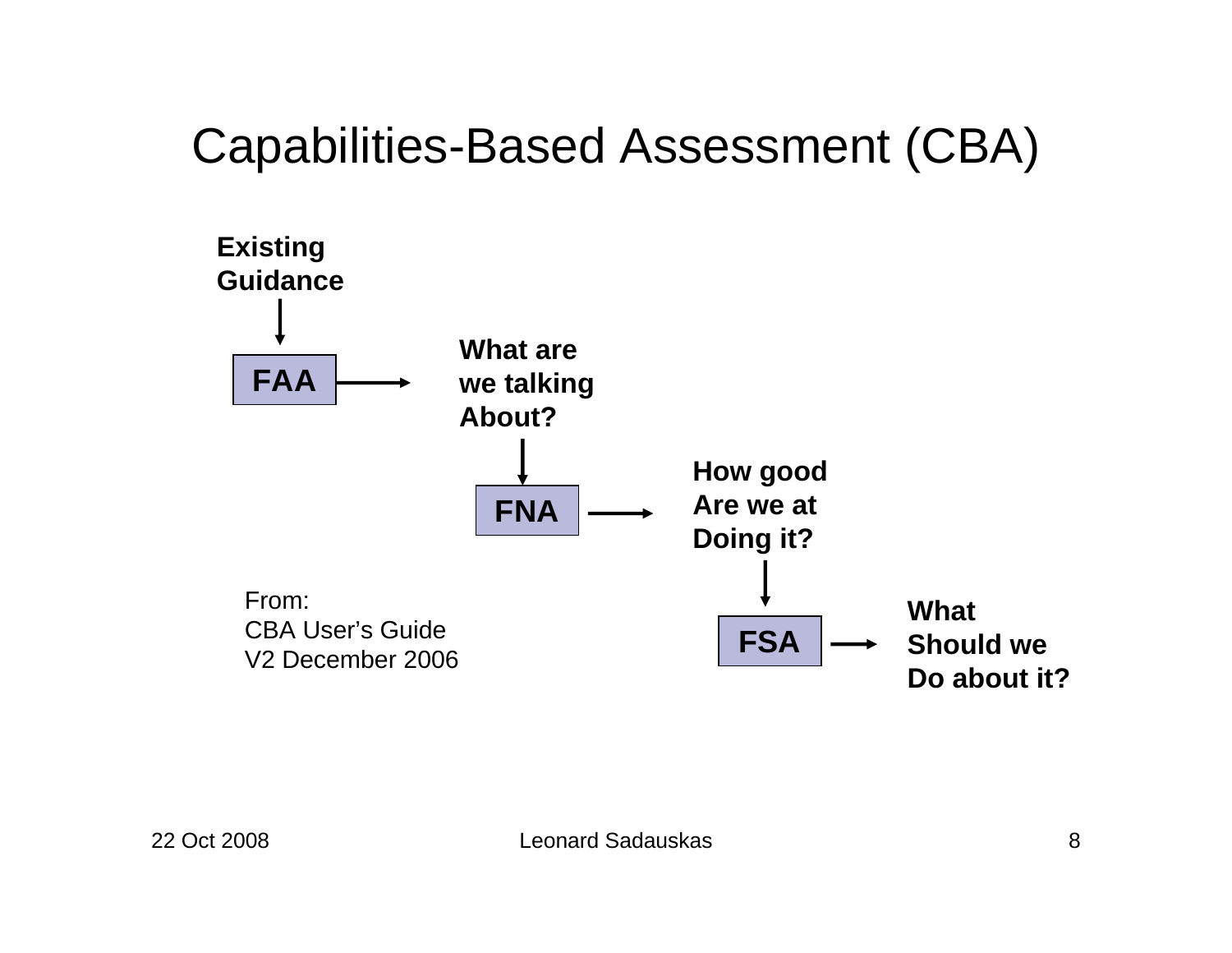## Draft 5000.02 The Defense Acquisition Management Framework.



**Example 2 Section Point / A = Milestone Review**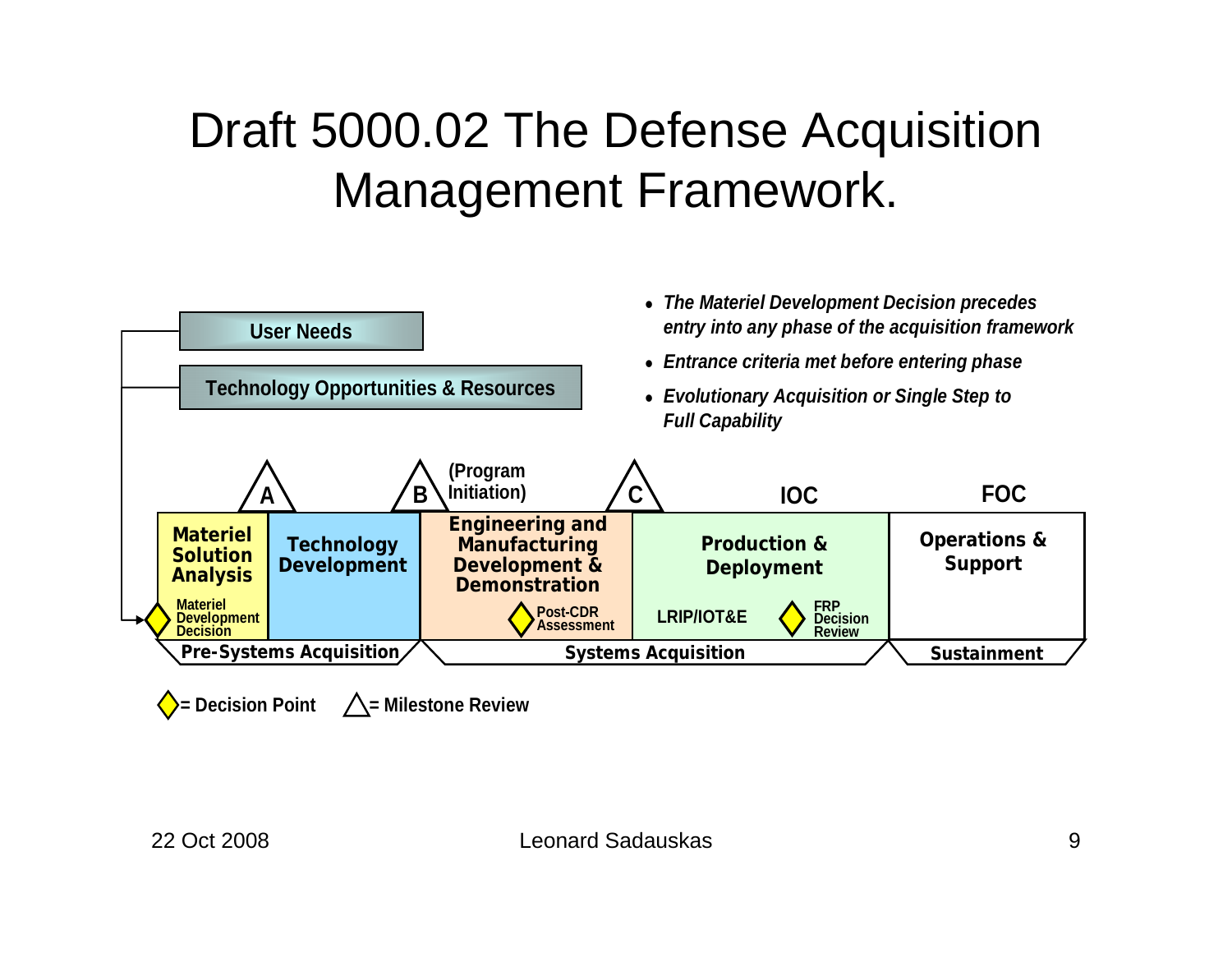#### Problem / Solution Space Interface

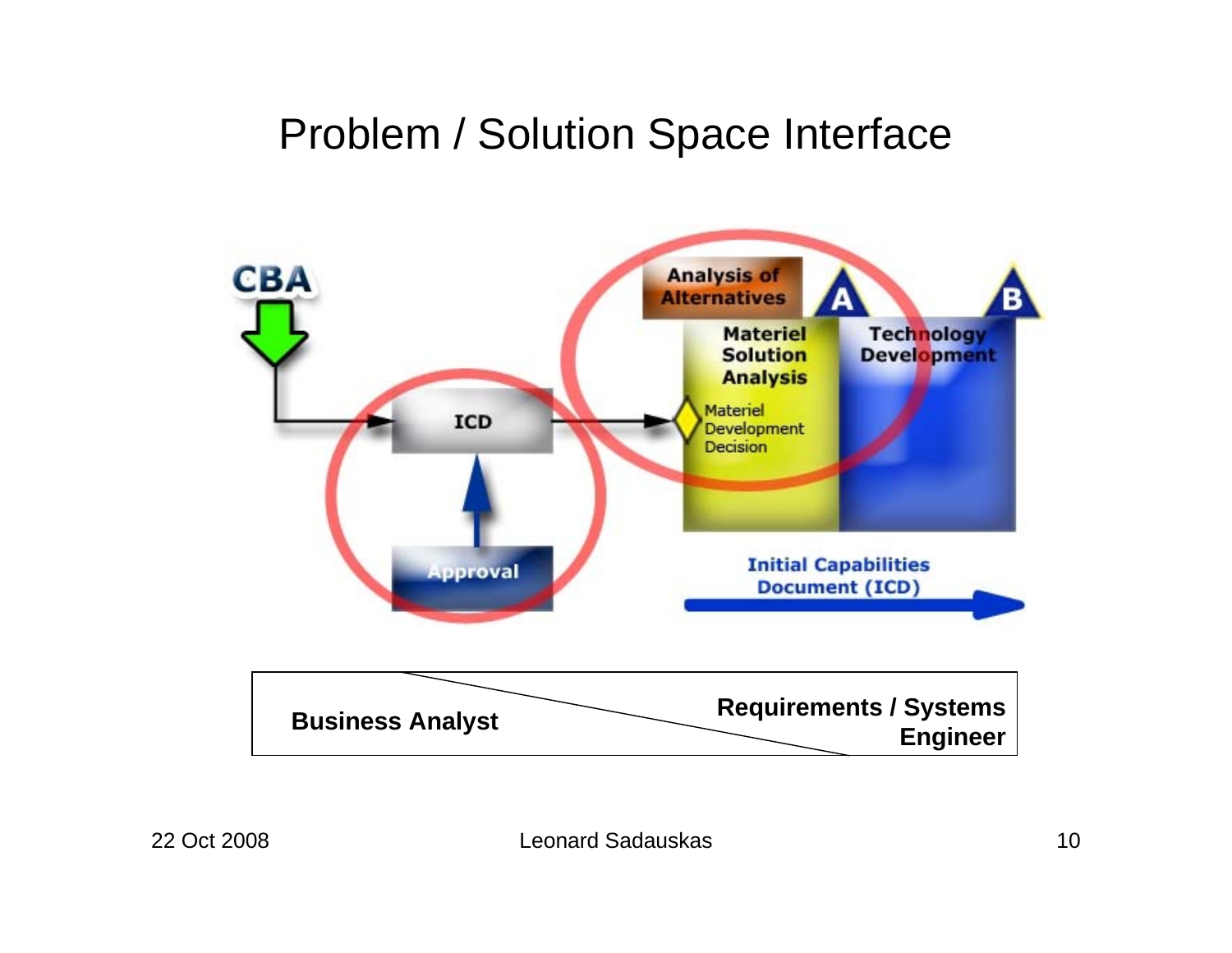### Information Transfer at the Interface

If your goal in software development is to "make the business case come true" (and by 'business case' I mean the initial justification for spending time, money, and effort on the development in the first place), then the most important thing to understand is: why are we building this? That is, what are the needs of the customers (or business)? **If you don't know, or clearly understand, the customer needs, then you cannot know if you are building the right system** - which then makes the technical correctness of the functional spec (what we intend to build) or the design spec (how we think it should work) a moot point.

#### **Richard Zultner**

**30 Sep 2008 Requirements-Engineering Group**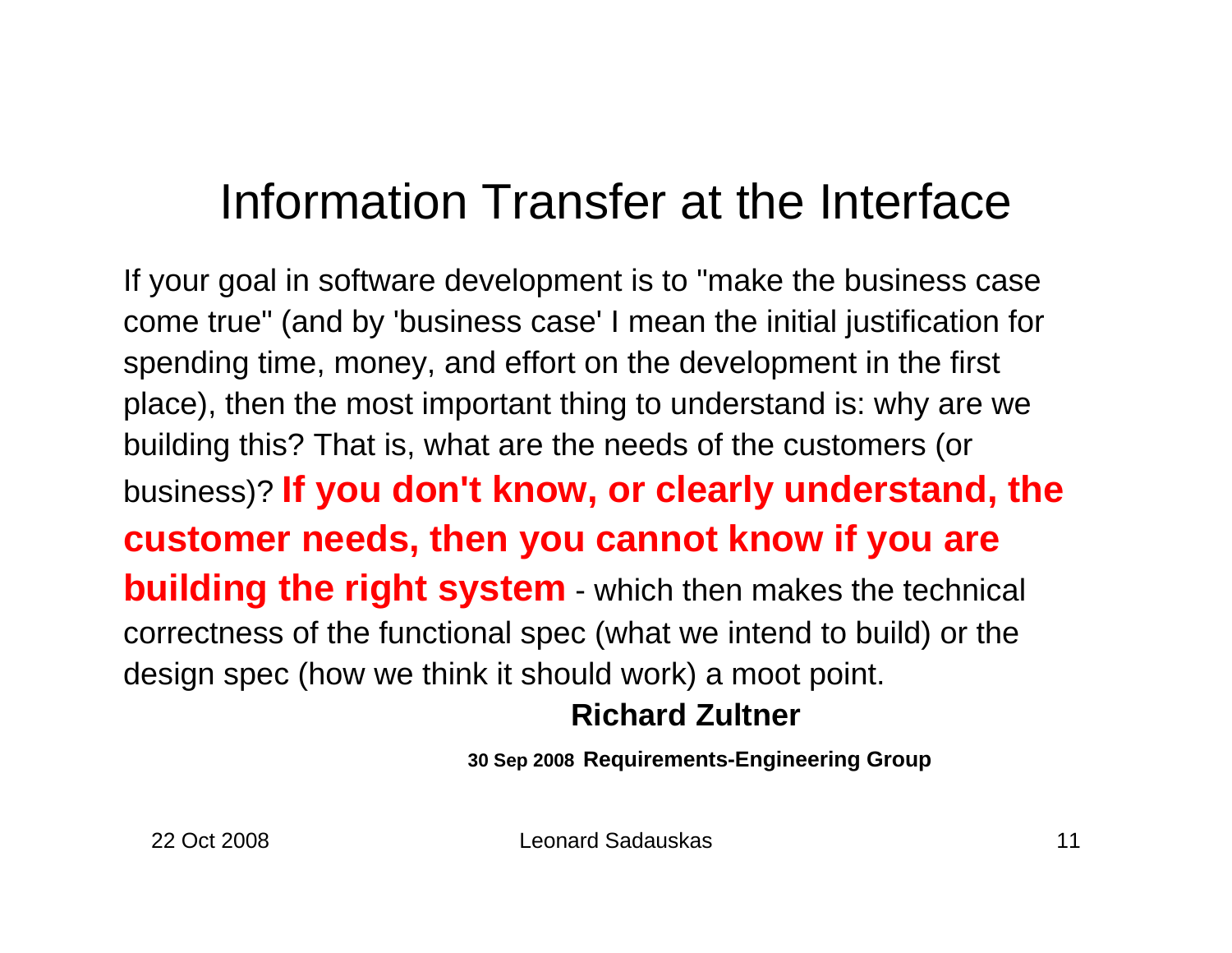#### AoA and Effectiveness Analysis Process

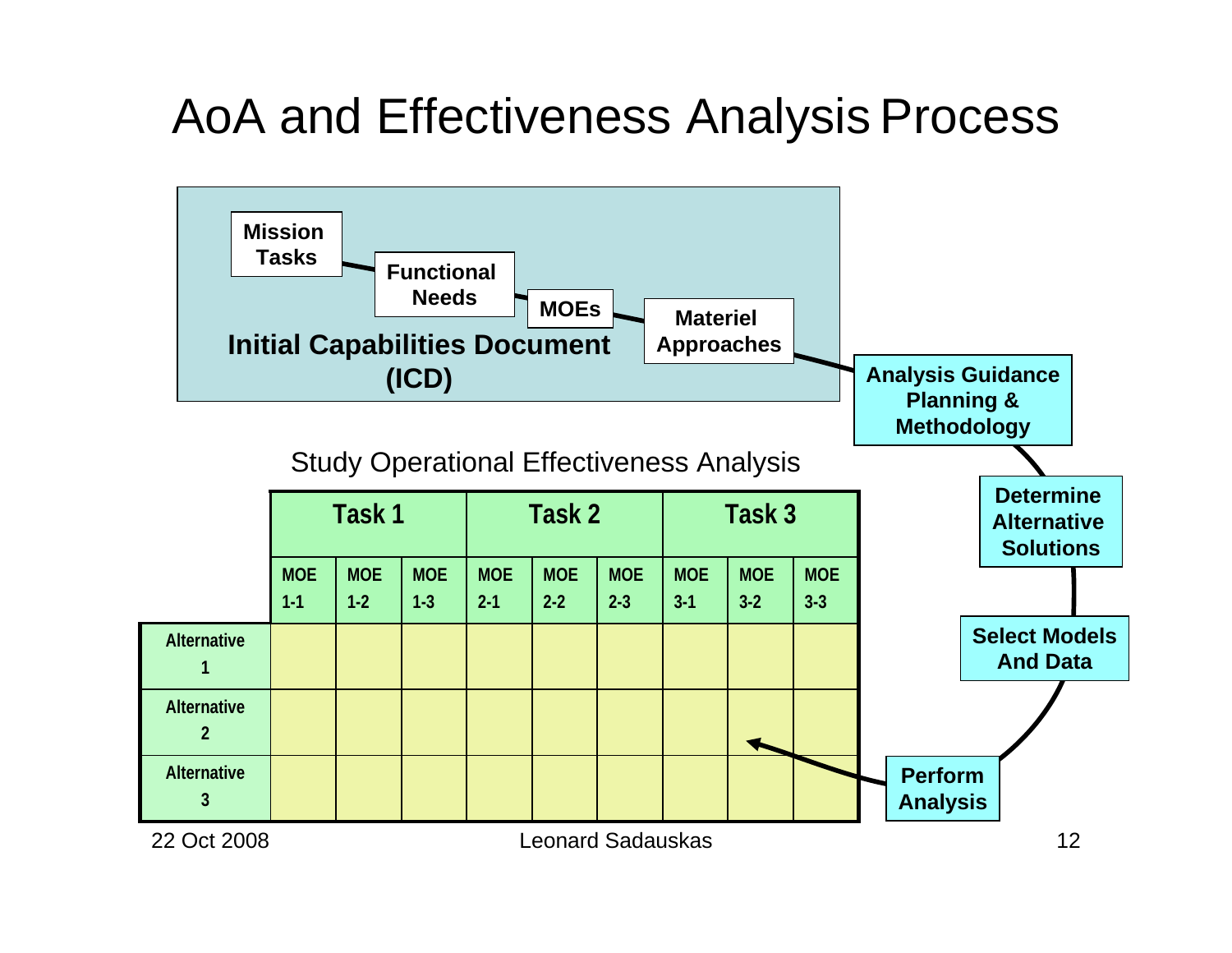## Definitions and Attributes of MOEs

- MOEs are standards against which the capability of a solution to meet the needs of a problem may be judged. The standards are specific properties that any potential solution must exhibit to some extent.
- Therefore, MOEs are independent of any solution.
- A meaningful MOE must be quantifiable and a measure to what degree the real objective is achieved.

The MOE is part of both the AoA and the CBP feedback process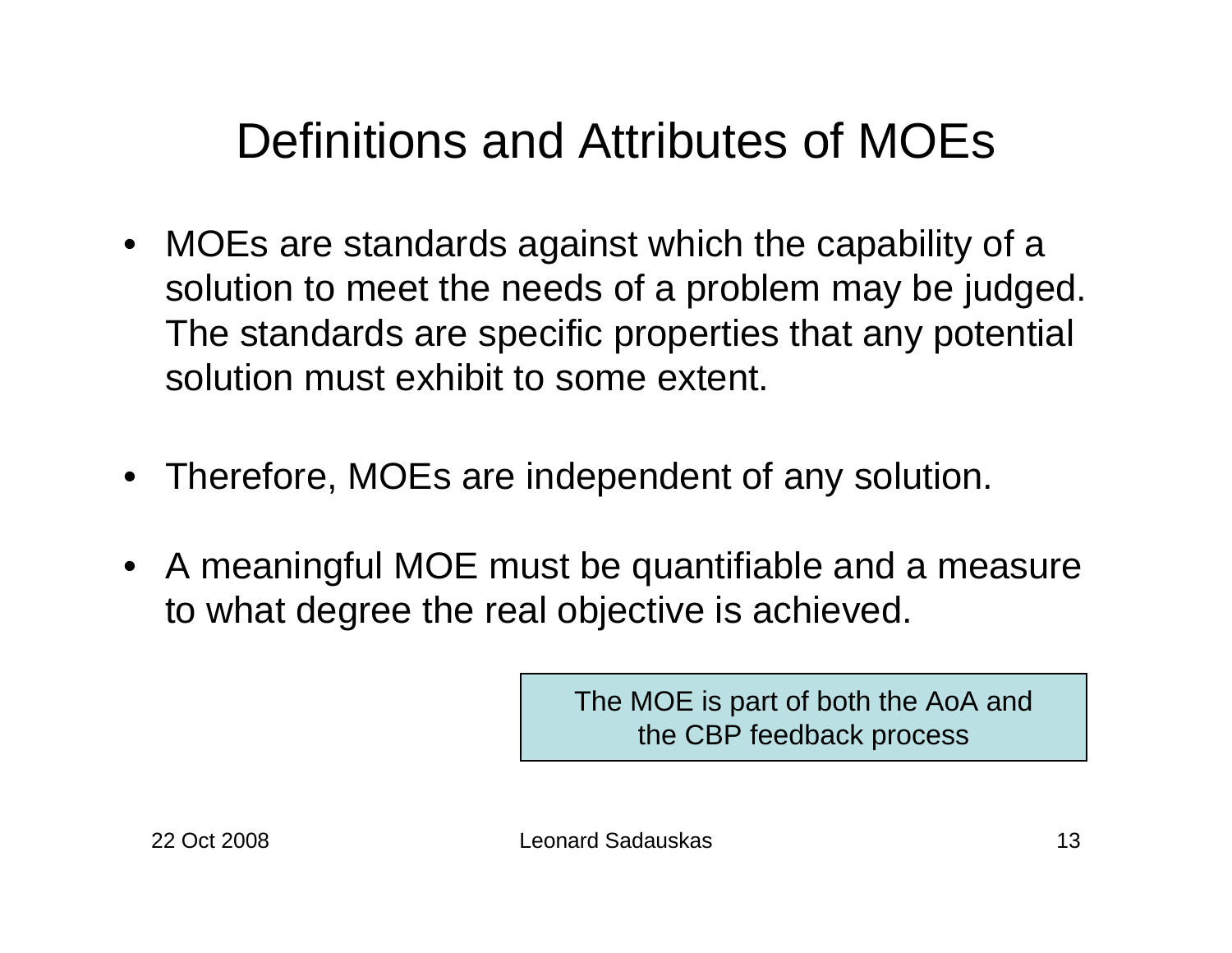#### Feedback Process

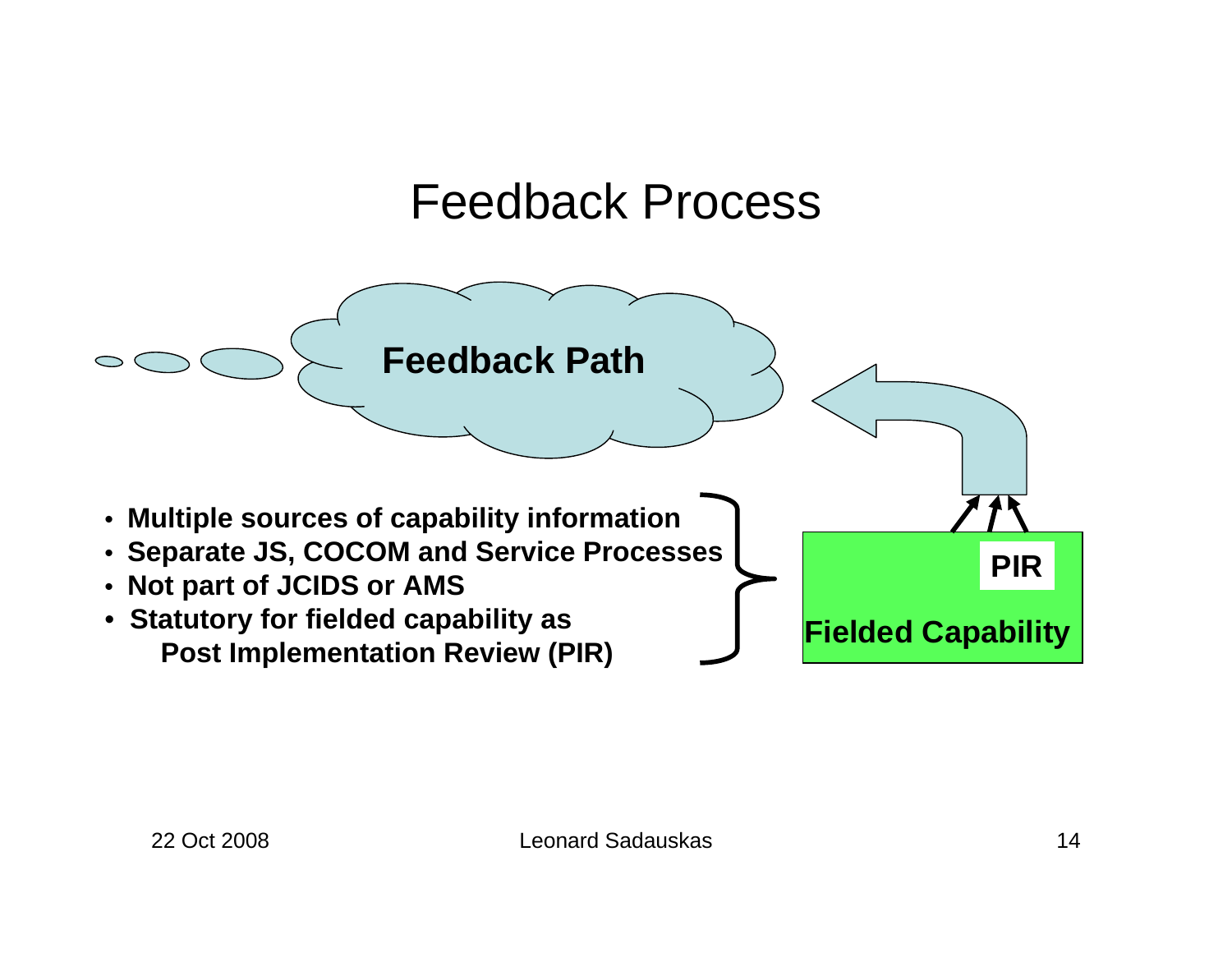## Post Implementation Review (PIR) Defined

**An analysis of an investment or acquired system that is part of a capability portfolio, operating in its intended environment, using data collected from various sources to answer the question:** 

*Did we get what we needed, and if not what to do about it?*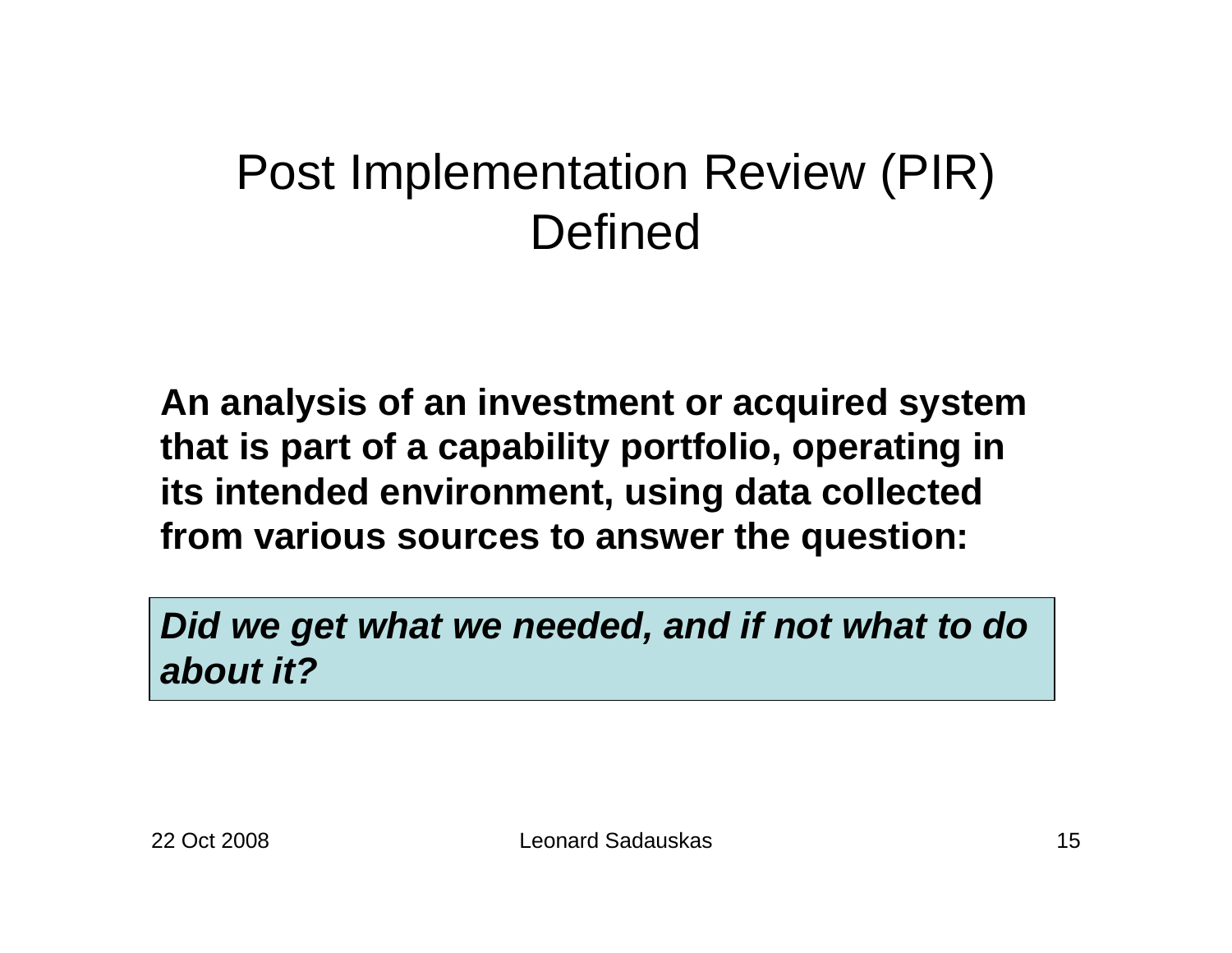#### PIR Information Path in Feedback Process

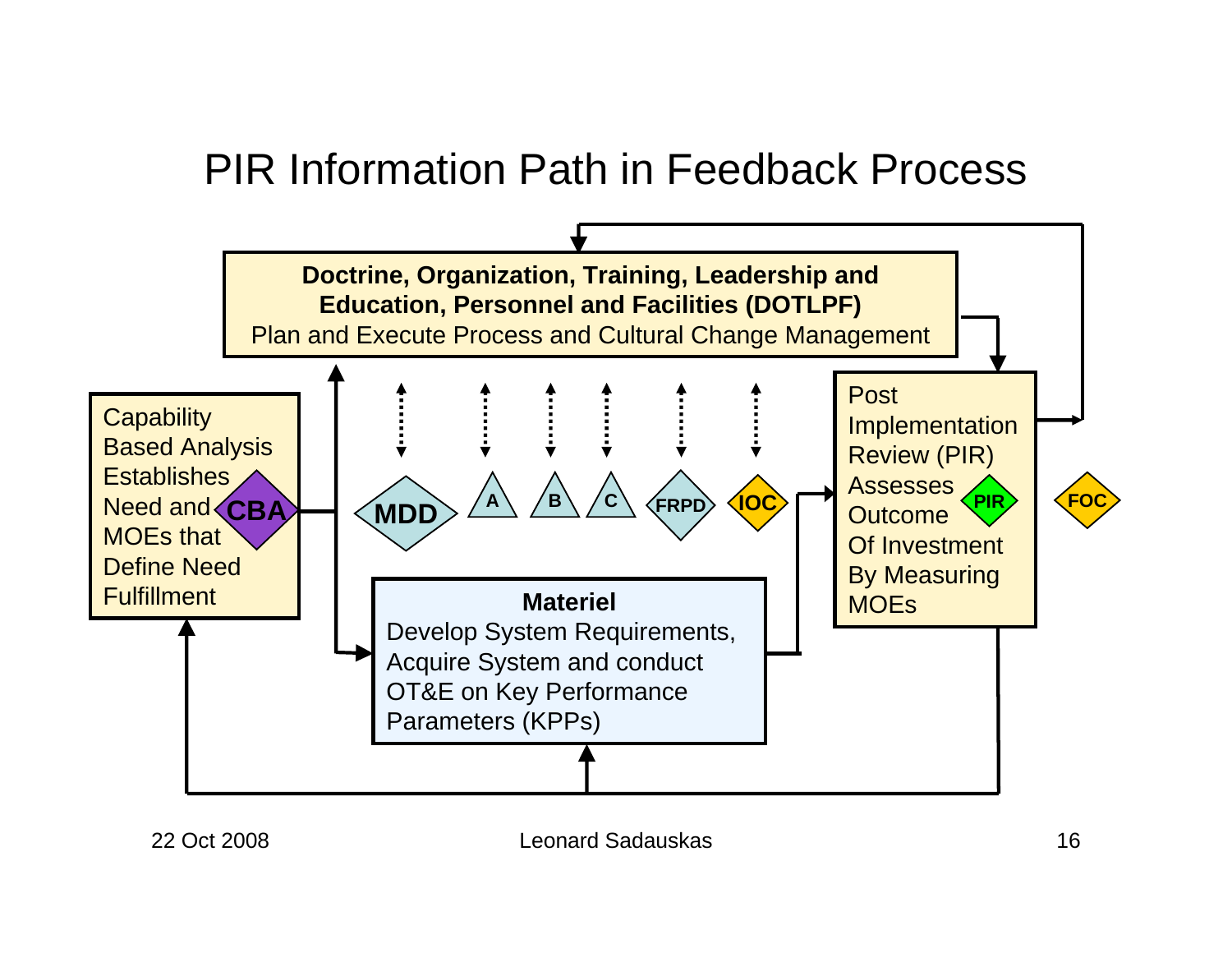#### PIR in the Feedback Process

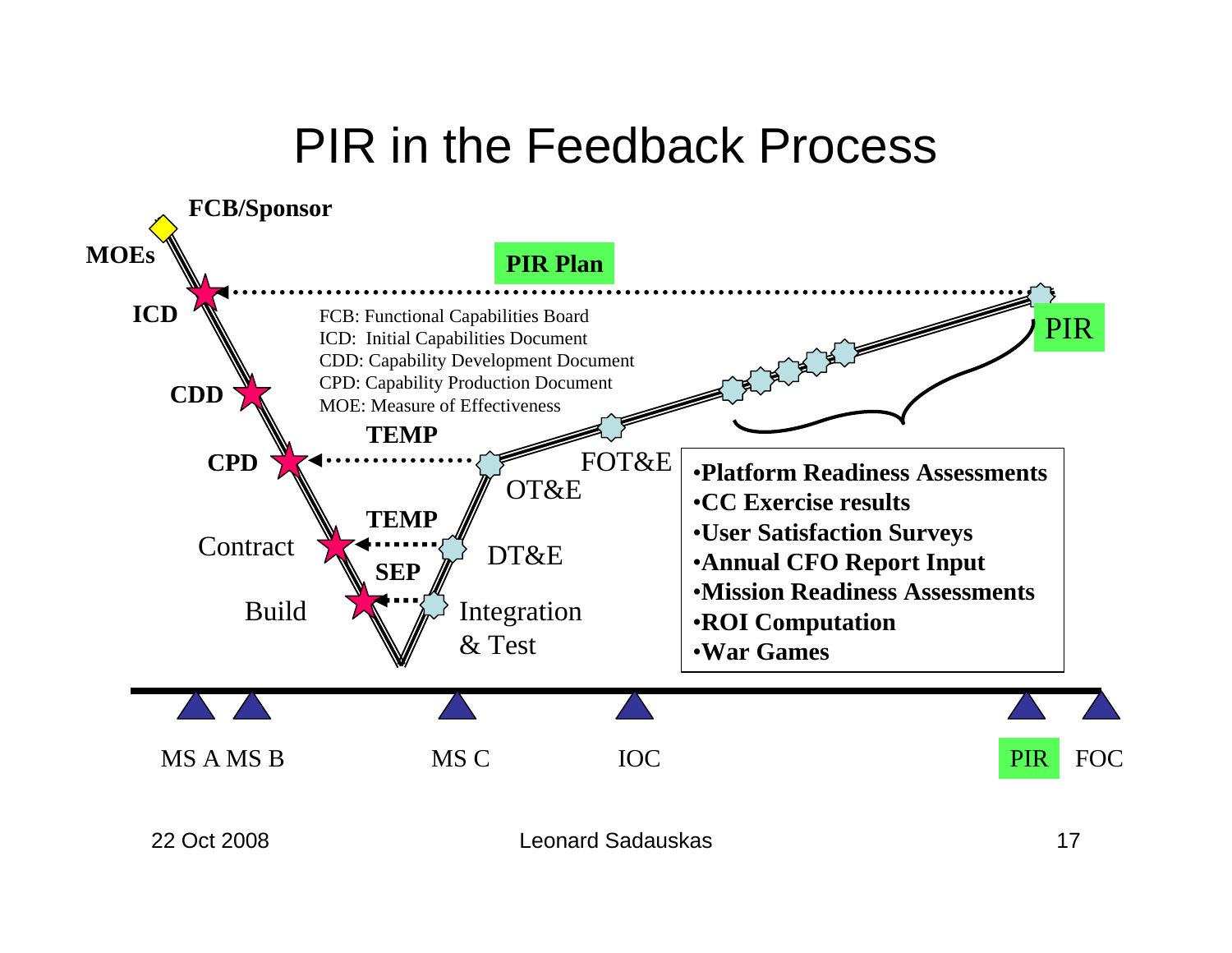## Opportunities, Challenges and Trends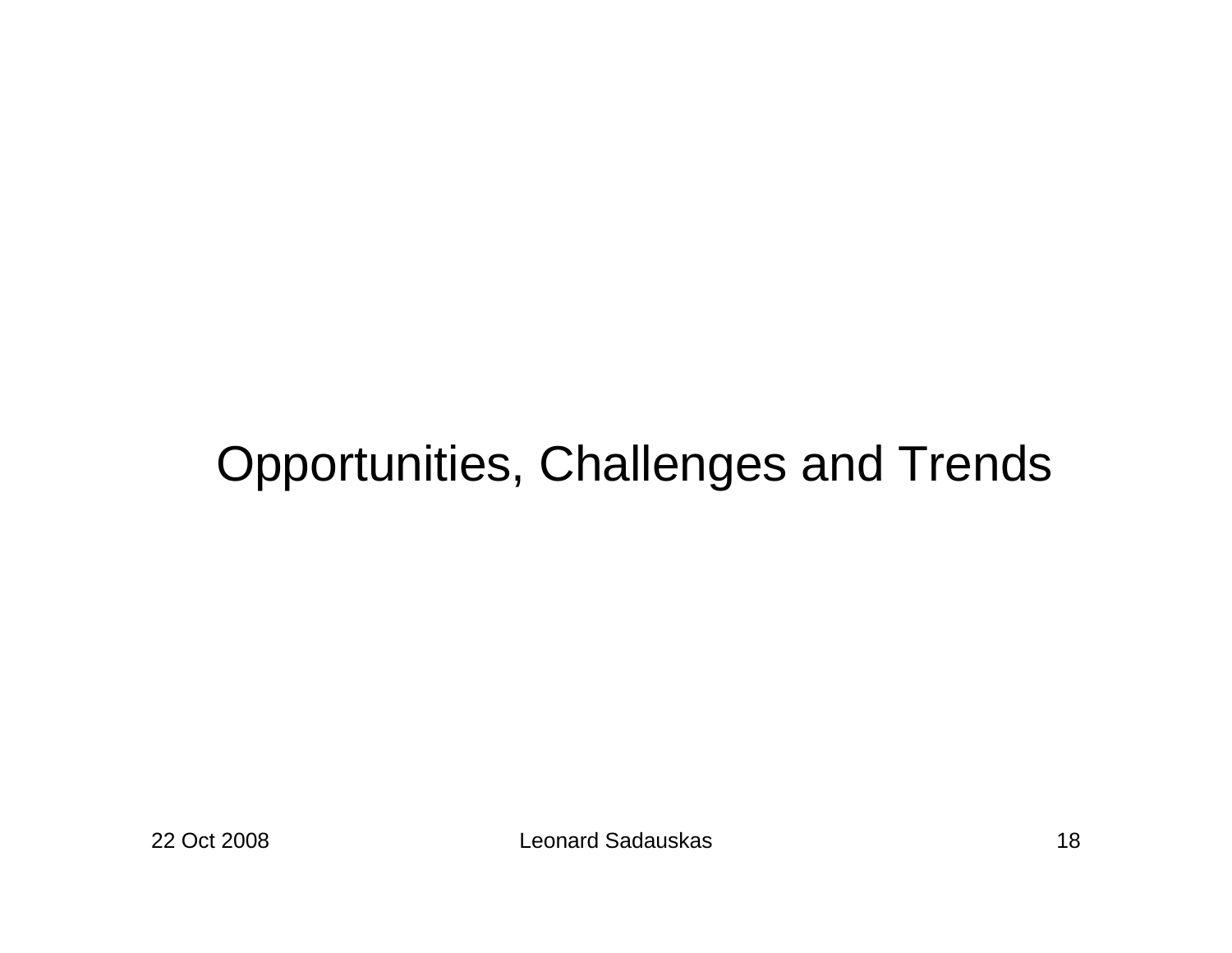#### Model Compatibility & Sharing Opportunity at the Problem-Solution Interface

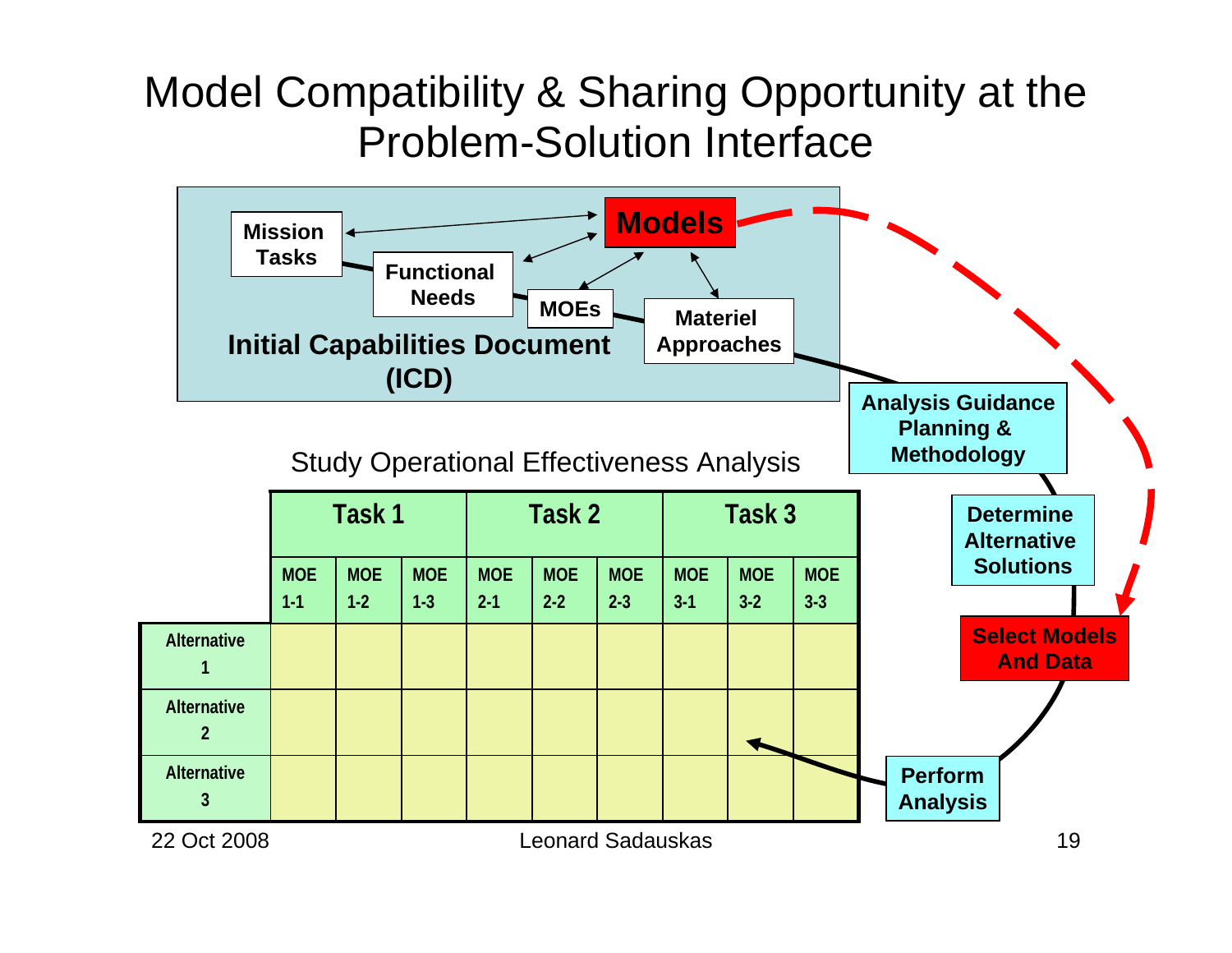#### MOE Deficiencies in CBA

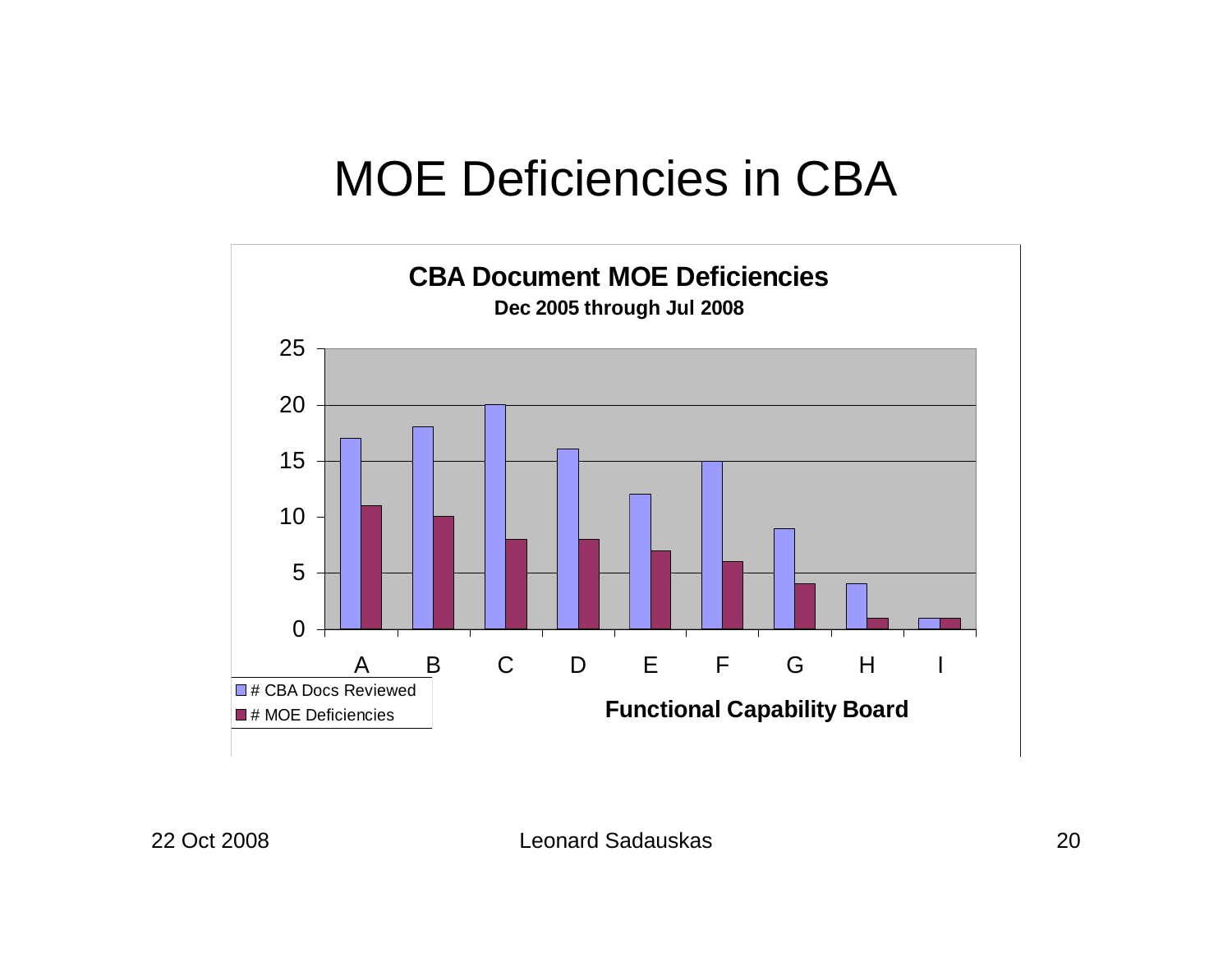## Potential Impact of MOE Deficiencies

- Likely Scenario:
	- – 43% ICDs submitted to the JS for review during past 30 month period contained no MOEs
- Assumptions (conservatively stated)
	- Requirements volatility accounts for 10% of Program of Record cost overruns.
	- Lack of MOEs accounts for 10% of requirements volatility
	- The 2008 DoD Major Program cumulative expenditure is \$800B + \$800B less than major = \$1,600B
	- Cost overrun is 5% or \$80B
- Cost of not providing MOEs to the SE process:
	- .1 x .1 x .43 x \$80B = \$344M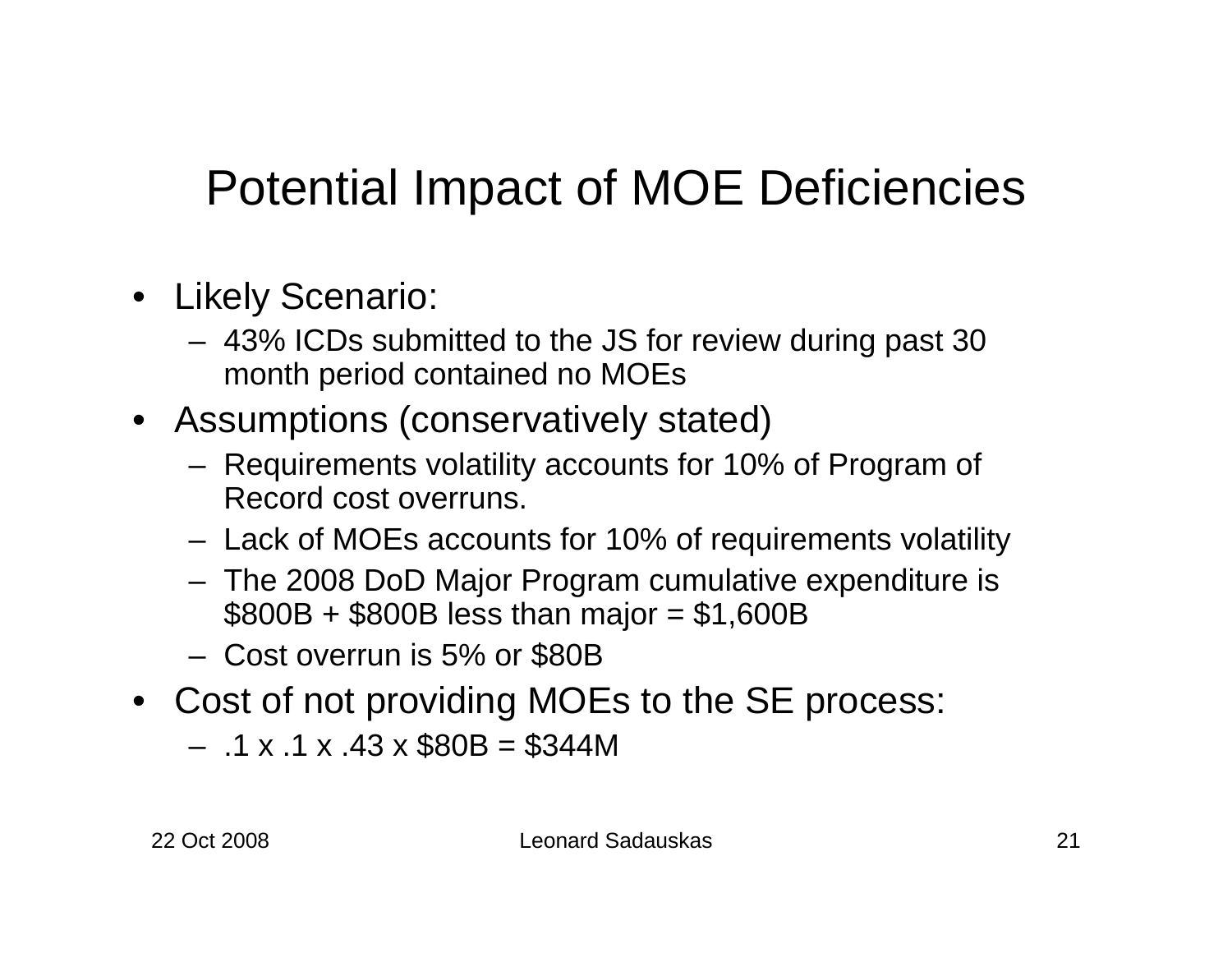## Recent Trends

- Publication of CBA Guide v2 by JS-J8 in Dec 2006
	- Describes CBA process
	- Guidance for study plan and planning
	- Discusses analytic approaches
		- Development of MOEs
- $\bullet$  Implementation of requirements manager training and certification
	- USD(AT&L) Memoranda of 2 September 2008, Requirements Management Certification Training Program Policy, John Young
	- Includes training and certification of requirements authors, reviewers and validators
- $\bullet$  Joint Staff considering shortening the CBA cycle to a month or two instead of a year or two.
	- Impact on development of MOEs not clear
	- May be signal that Problem-Solution interface boundary is shifting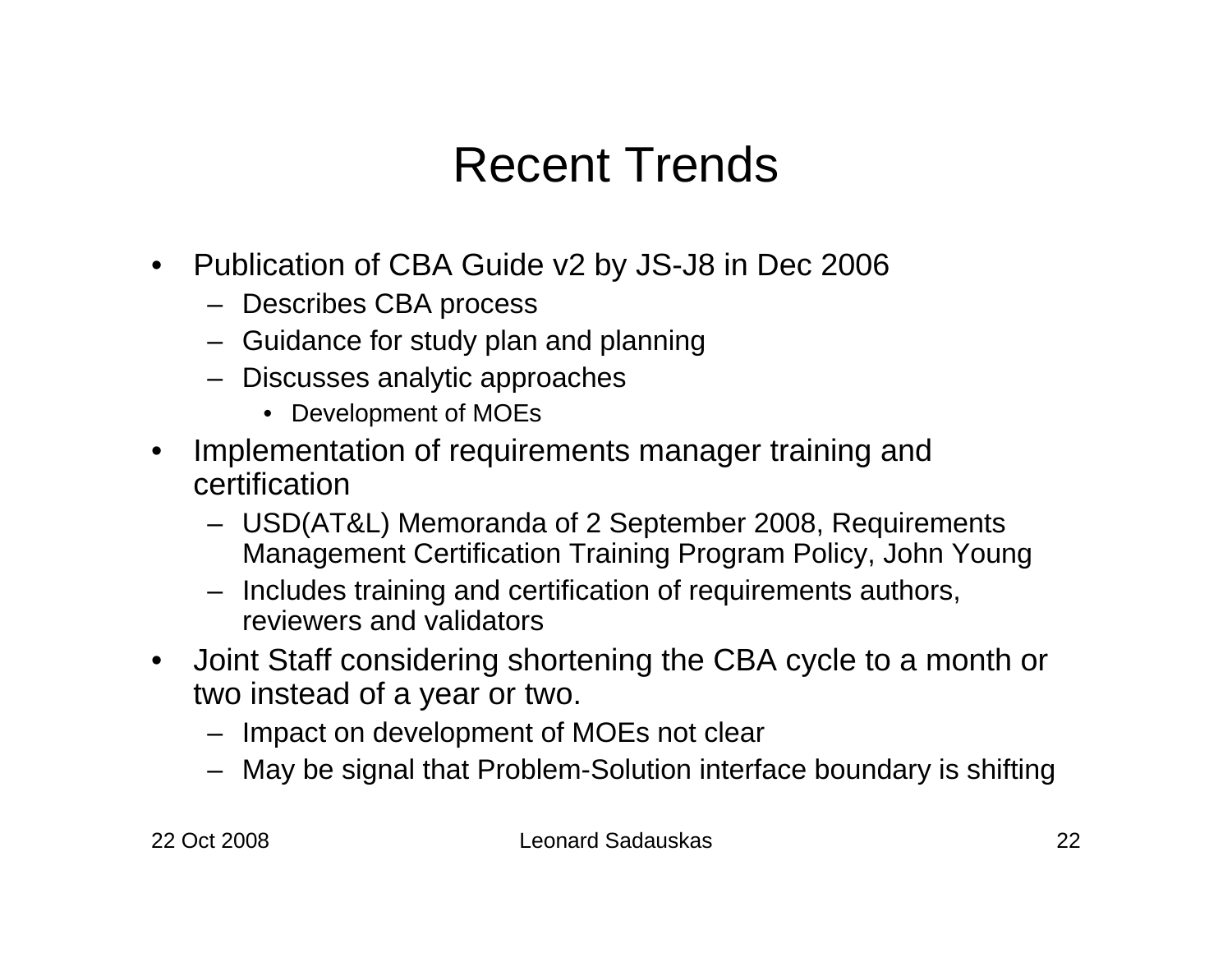# ?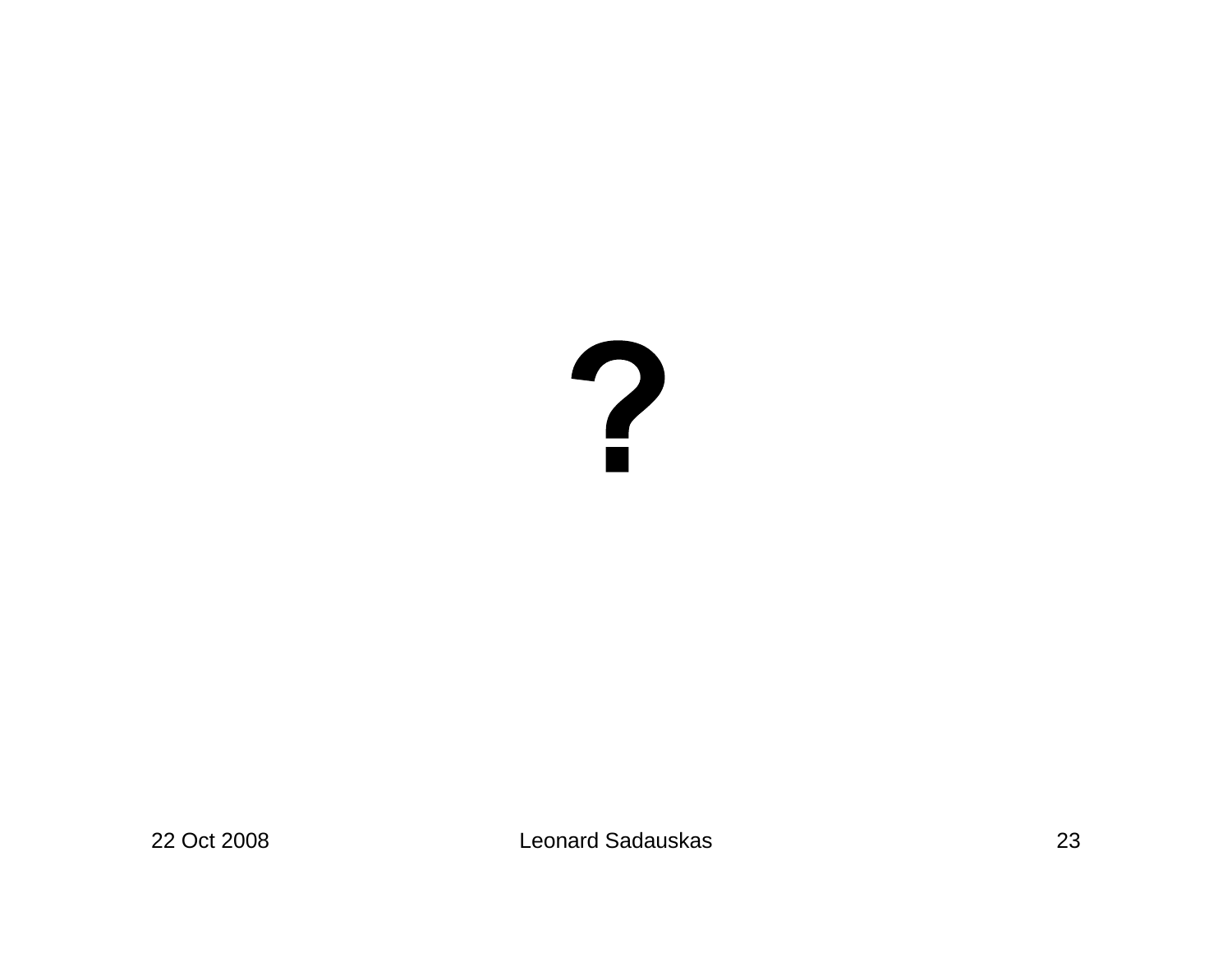## Some Remaining MOE Issues

• How could MOEs be allocated?

 $MOE_{DesiredCapability} = MOE_{Existing Capability} + MOE_{Gap Capability}$  $\mathsf{MOE}_{\mathsf{Gap\, Capability}}$  =  $\mathsf{MOE}_{\mathsf{DOTLPF}}$  + $\Box$   $\mathsf{MOE}_{\mathsf{ICDs}}$ where DOTLPF =  $f$ (Existing processes + changes needed to maximize benefit of materiel investment)

• How could MOEs be traced?

Could MOEs be traced through the DOTLPF and materiel acquisition processes in a manner analogous to requirements tracing by the systems engineers?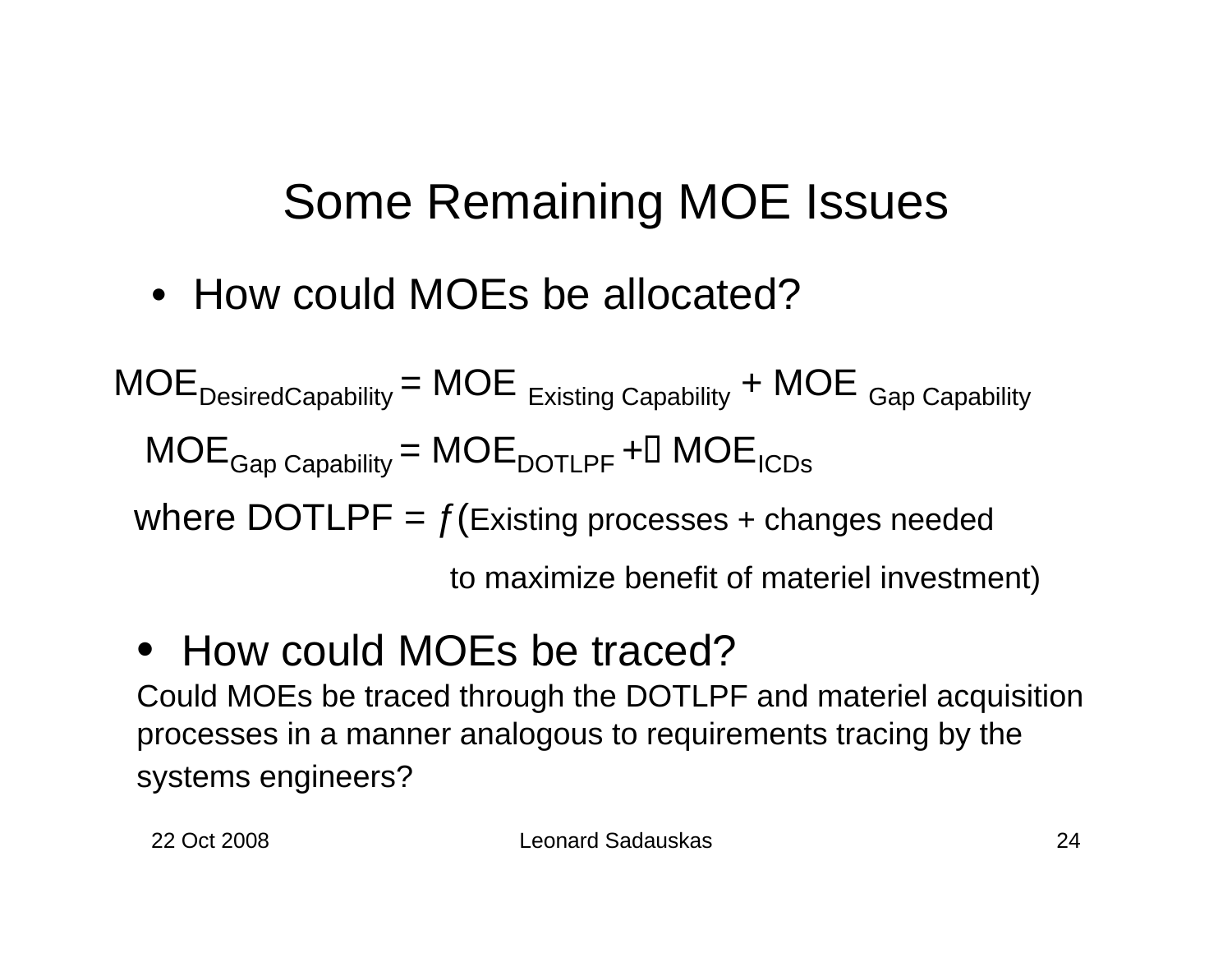#### PIR Input to JCA Assessment

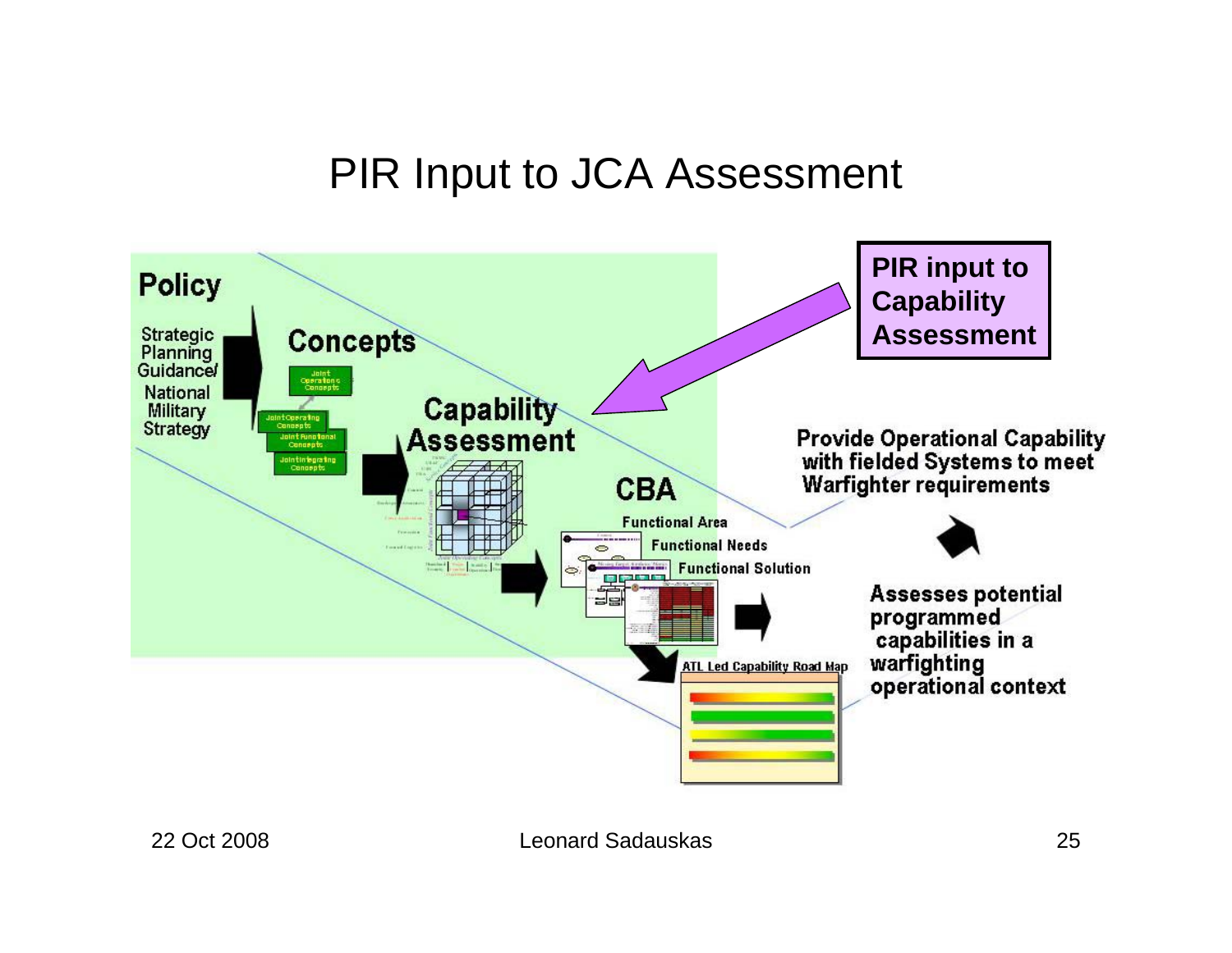Models Bridge Layers of Requirements and Provide Verification CriteriaINCOSE Work Shop 08



22 Oct 2008 Leonard Sadauskas 26After Jeremy Dick's Sandwich Requirements & Modeling Concept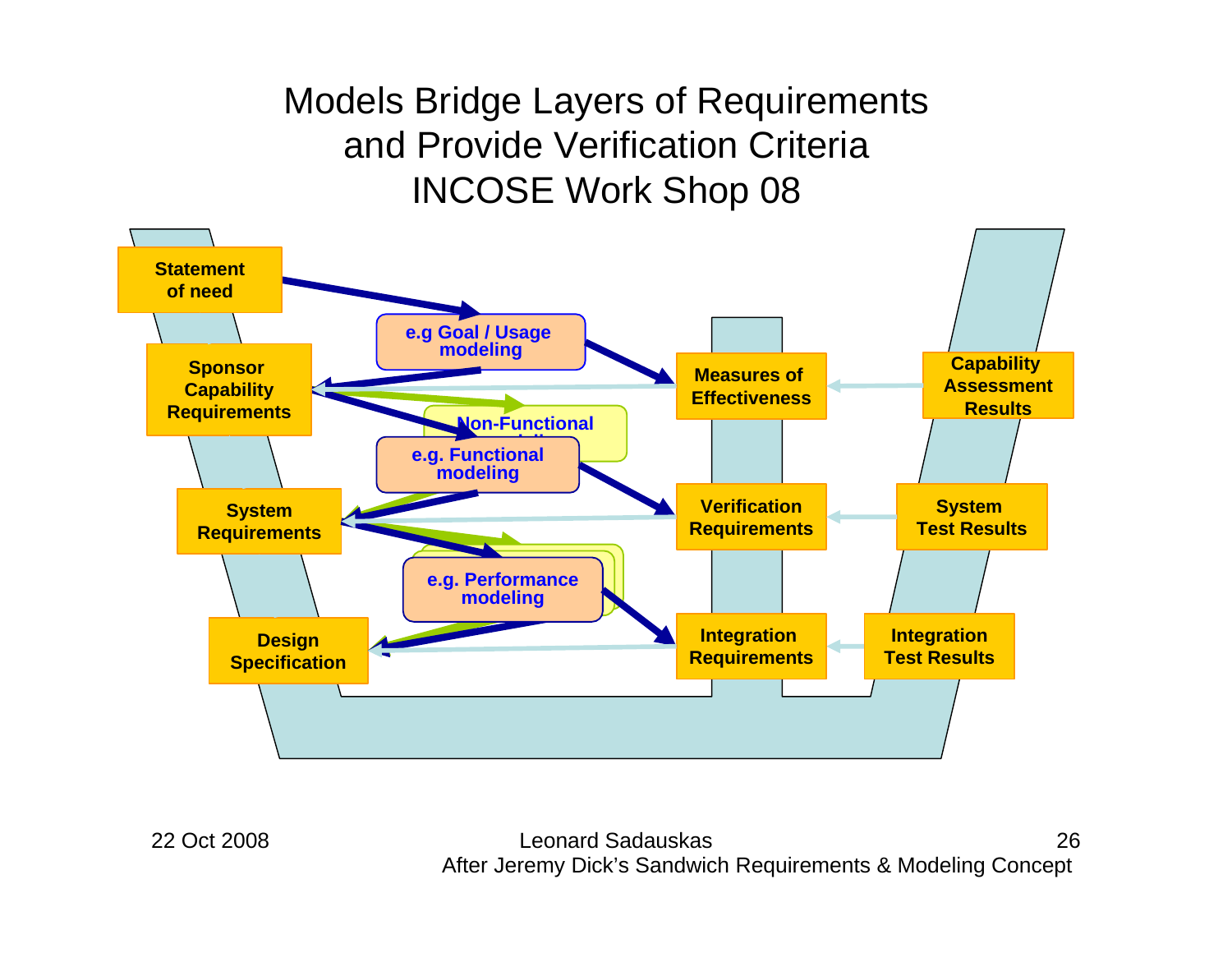## Typical MOE Situations

- $\bullet$ Outcome metrics presented but measures deferred for CDD
- •Study team not adequately staffed
- $\bullet$  Study team neither tasked nor funded to undertake analytic approach needed to develop MOEs
- $\bullet$  Outcome measures stated in narrative but solution performance parameters KPPs presented as MOEs
- $\bullet$  CJCSM 3170.01 does not explicitly require MOEs for the ICD, Draft CJCSI 3170.01G has eliminated the term MOE
	- Uses the term desired effects
- $\bullet$ Developed MOEs do not address desired outcomes